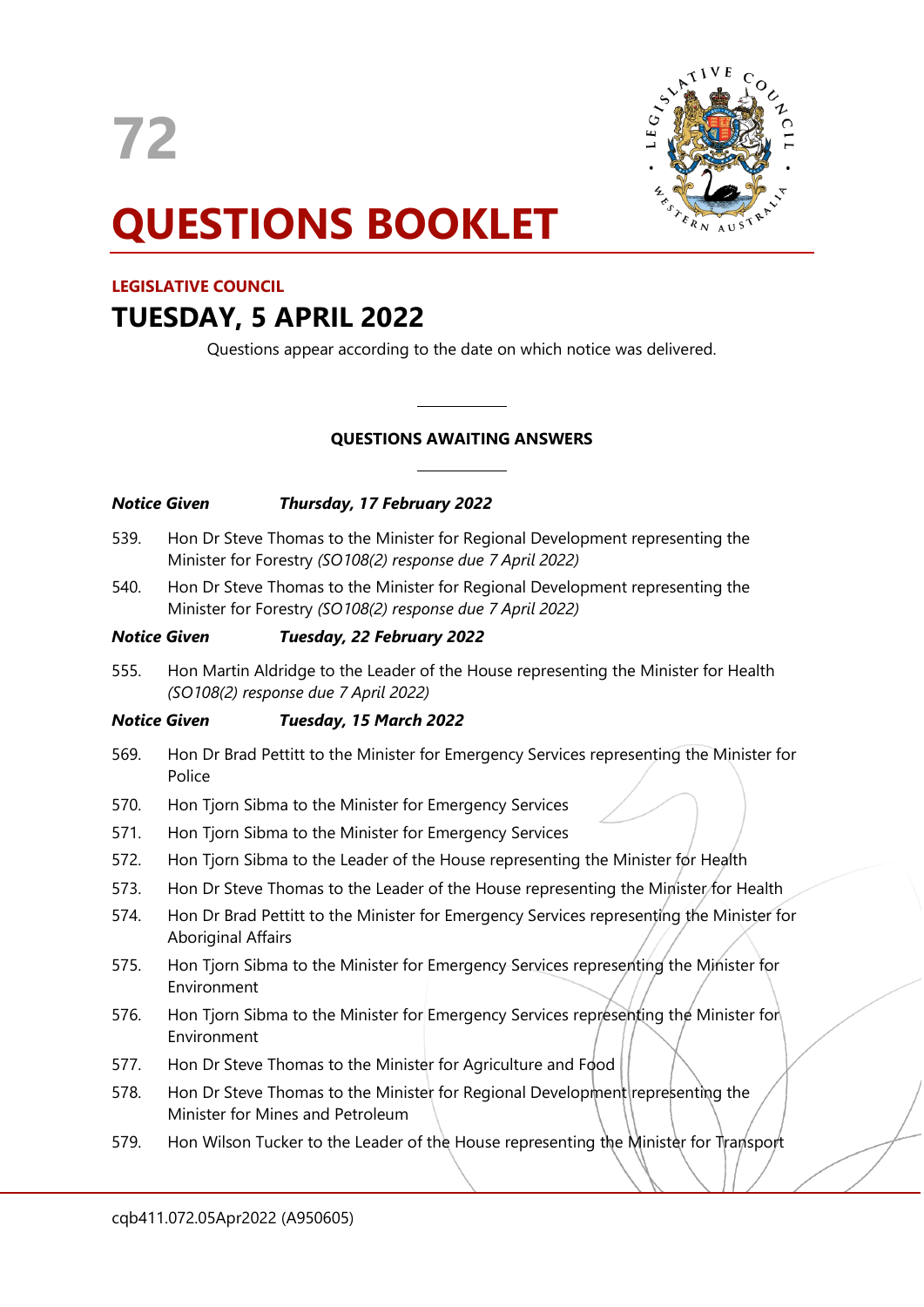#### **Questions Awaiting Answers**

- 580. Hon Wilson Tucker to the Leader of the House representing the Minister for Transport; Planning; Ports
- 581. Hon Wilson Tucker to the Leader of the House representing the Minister for Health; Mental Health
- 582. Hon Dr Steve Thomas to the Leader of the House representing the Minister for Transport
- 583. Hon Dr Steve Thomas to the Minister for Education and Training
- 584. Hon Dr Brian Walker to the Parliamentary Secretary representing the Minister for Electoral Affairs
- 585. Hon Dr Brad Pettitt to the Leader of the House representing the Minister for Transport; Planning; Ports
- 586. Hon Wilson Tucker to the Minister for Regional Development representing the Minister for Mines and Petroleum; Energy; Corrective Services; Industrial Relations
- 587. Hon Dr Brad Pettitt to the Minister for Regional Development representing the Minister for Forestry
- 588. Hon Martin Aldridge to the Leader of the House representing the Minister for Health
- 589. Hon Dr Steve Thomas to the Leader of the House representing the Minister for Local Government
- 590. Hon Dr Steve Thomas to the Leader of the House representing the Minister for Local Government
- 591. Hon Dr Steve Thomas to the Minister for Agriculture and Food
- 592. Hon Tjorn Sibma to the Minister for Emergency Services representing the Treasurer
- 593. Hon Tjorn Sibma to the Minister for Regional Development representing the Minister for State Development, Jobs and Trade
- 594. Hon Tjorn Sibma to the Minister for Education and Training
- 595. Hon Tjorn Sibma to the Leader of the House representing the Premier; Minister for Public Sector Management; Federal-State Relations
- 596. Hon Tjorn Sibma to the Minister for Emergency Services representing the Deputy Premier; Minister for Tourism; Commerce; Science
- 597. Hon Tjorn Sibma to the Minister for Emergency Services; Innovation and ICT; Medical Research; Volunteering
- 598. Hon Tjorn Sibma to the Minister for Regional Development; Agriculture and Food; Hydrogen Industry
- 599. Hon Tjorn Sibma to the Parliamentary Secretary representing the Minister for Culture and the Arts; Sport and Recreation; International Education; Heritage
- 600. Hon Tjorn Sibma to the Parliamentary Secretary representing the Attorney General; Minister for Electoral Affairs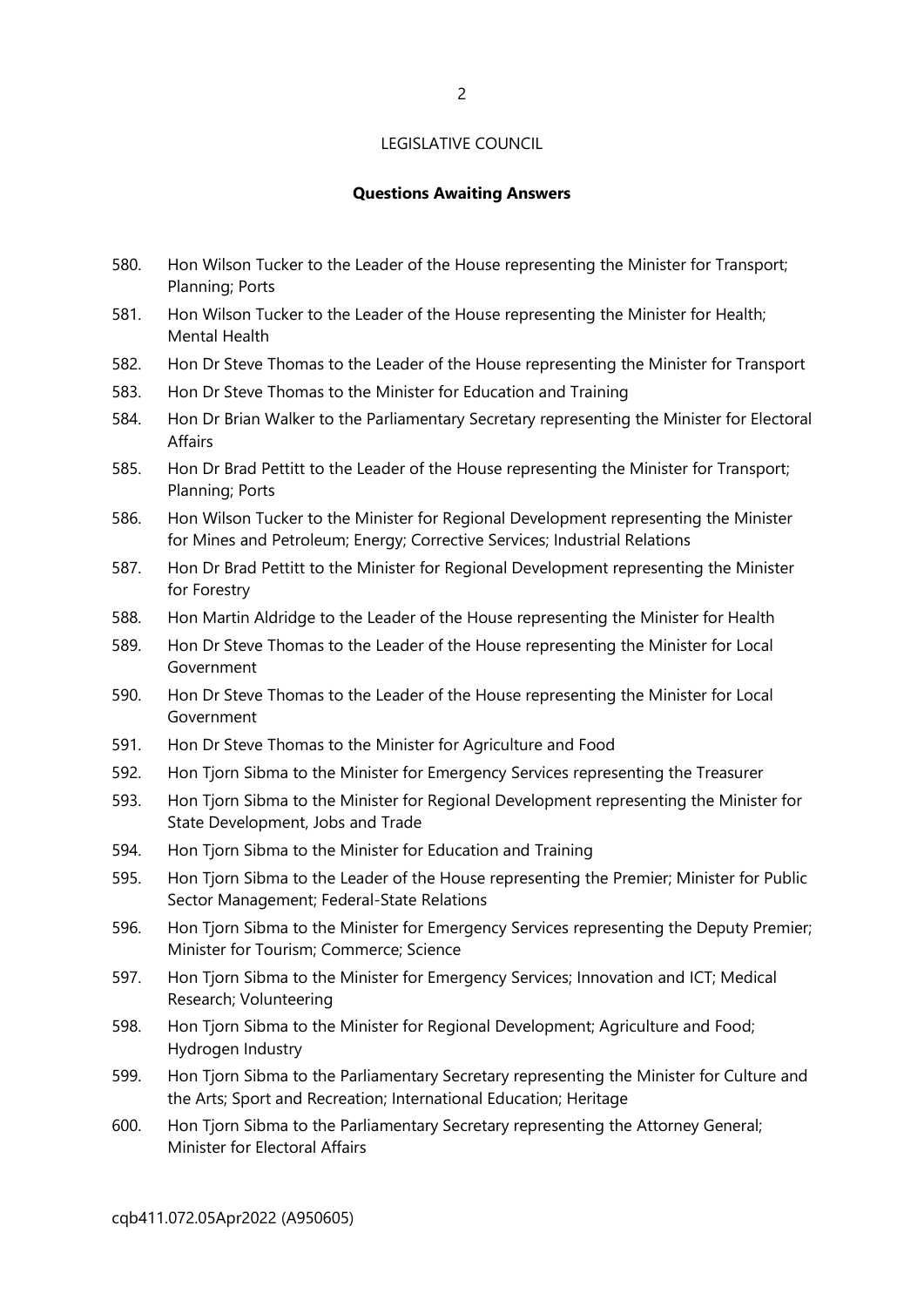# **Questions Awaiting Answers**

- 601. Hon Tjorn Sibma to the Minister for Emergency Services representing the Minister for Police; Road Safety; Defence Industry; Veterans Issues
- 602. Hon Tjorn Sibma to the Minister for Regional Development representing the Minister for Mines and Petroleum; Energy; Corrective Services; Industrial Relations
- 603. Hon Tjorn Sibma to the Leader of the House representing the Minister for Transport; Planning; Ports
- 604. Hon Tjorn Sibma to the Minister for Emergency Services representing the Minister for Finance; Aboriginal Affairs; Racing and Gaming; Citizenship and Multicultural Interests
- 605. Hon Tjorn Sibma to the Leader of the House representing the Minister for Child Protection; Women's Interests; Prevention of Family and Domestic Violence; Community Services
- 606. Hon Tjorn Sibma to the Minister for Regional Development representing the Minister for Water; Forestry; Youth
- 607. Hon Tjorn Sibma to the Leader of the House representing the Minister for Health; Mental Health
- 608. Hon Tjorn Sibma to the Leader of the House representing the Minister for Housing; Lands; Homelessness; Local Government
- 609. Hon Tjorn Sibma to the Parliamentary Secretary representing the Minister for Disability Services; Small Business; Fisheries; Seniors and Ageing
- 610. Hon Tjorn Sibma to the Minister for Emergency Services representing the Minister for Environment; Climate Action
- 611. Hon Nick Goiran to the Leader of the House representing the Minister for Child Protection
- 612. Hon Nick Goiran to the Leader of the House representing the Minister for Child **Protection**
- 613. Hon Nick Goiran to the Leader of the House representing the Minister for Child Protection
- 614. Hon Nick Goiran to the Minister for Regional Development representing the Minister for Industrial Relations
- 615. Hon Nick Goiran to the Leader of the House representing the Minister for Child Protection
- 616. Hon Dr Brad Pettitt to the Minister for Emergency Services representing the Minister for Environment

#### *Notice Given Wednesday, 16 March 2022*

- 617. Hon Dr Steve Thomas to the Leader of the House representing the Premier
- 618. Hon Dr Steve Thomas to the Leader of the House representing the Premier
- 619. Hon Dr Steve Thomas to the Leader of the House representing the Premier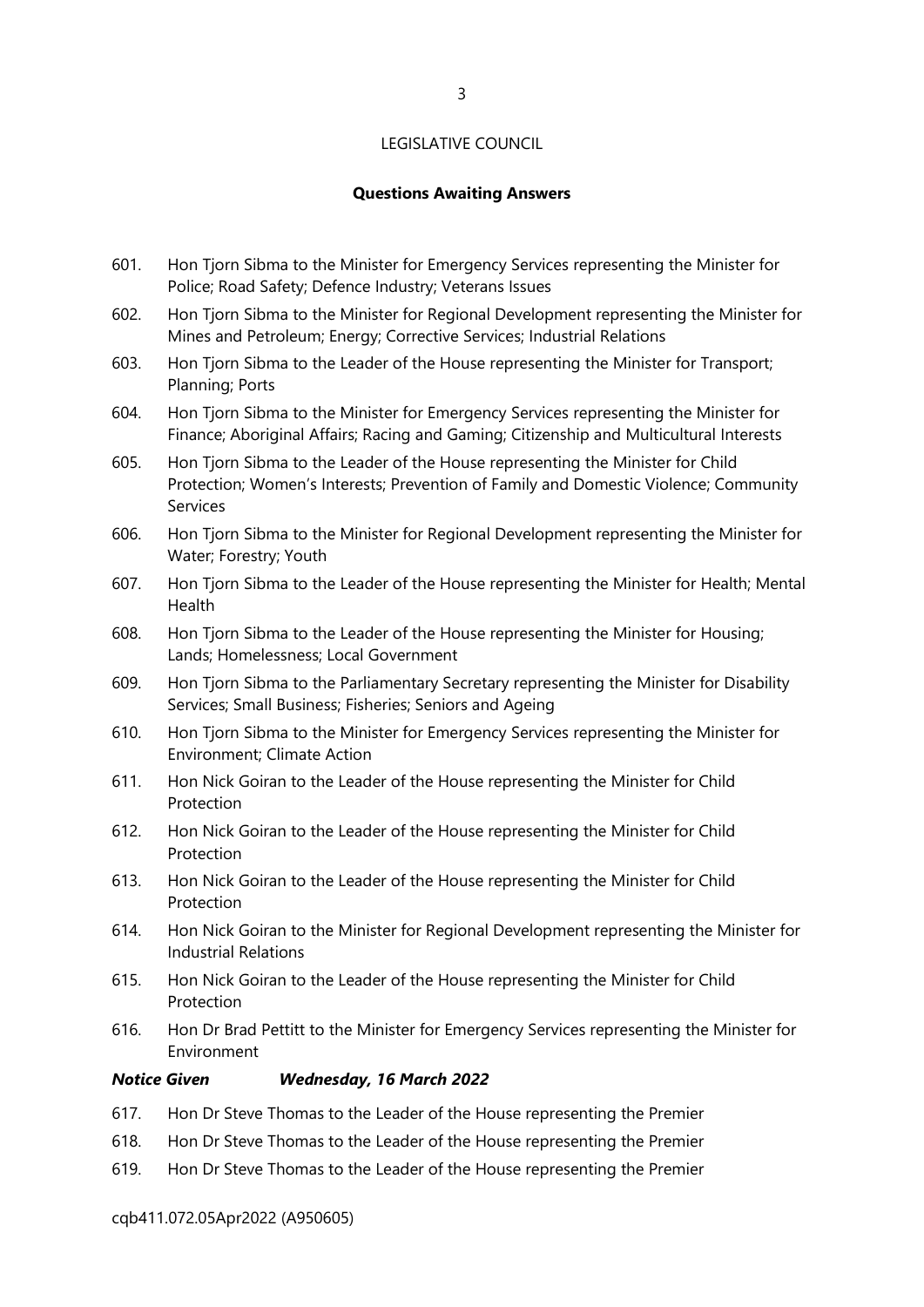# **Questions Awaiting Answers**

- 620. Hon Neil Thomson to the Leader of the House representing the Minister for Health
- 621. Hon Wilson Tucker to the Minister for Innovation and ICT
- 622. Hon Martin Aldridge to the Minister for Emergency Services
- 623. Hon Martin Aldridge to the Minister for Emergency Services
- 624. Hon Martin Aldridge to the Minister for Emergency Services
- 625. Hon Martin Aldridge to the Leader of the House representing the Minister for Health

# *Notice Given Thursday, 17 March 2022*

- 626. Hon Dr Brad Pettitt to the Minister for Emergency Services representing the Minister for Finance
- 627. Hon Nick Goiran to the Leader of the House representing the Minister for Health
- 628. Hon Martin Aldridge to the Minister for Medical Research

# *Notice Given Tuesday, 22 March 2022*

- 629. Hon Donna Faragher to the Minister for Education and Training
- 630. Hon Donna Faragher to the Minister for Education and Training
- 631. Hon Donna Faragher to the Minister for Education and Training
- 632. Hon Donna Faragher to the Minister for Education and Training
- 633. Hon Donna Faragher to the Minister for Education and Training
- 634. Hon Donna Faragher to the Leader of the House representing the Minister for Community Services
- 635. Hon Donna Faragher to the Leader of the House representing the Minister for Community Services
- 636. Hon Dr Steve Thomas to the Leader of the House representing the Premier
- 637. Hon Nick Goiran to the Parliamentary Secretary representing the Attorney General
- 638. Hon Nick Goiran to the Parliamentary Secretary representing the Attorney General
- 639. Hon Nick Goiran to the Parliamentary Secretary representing the Attorney General

### *Notice Given Wednesday, 23 March 2022*

- 640. Hon Nick Goiran to the Parliamentary Secretary representing the Attorney General
- 641. Hon Dr Brad Pettitt to the Minister for Emergency Services representing the Minister for Environment; Climate Action

### *Notice Given Thursday, 24 March 2022*

- 642. Hon Nick Goiran to the Parliamentary Secretary representing the Attorney General
- 643. Hon Martin Aldridge to the Minister for Regional Development representing the Minister for Energy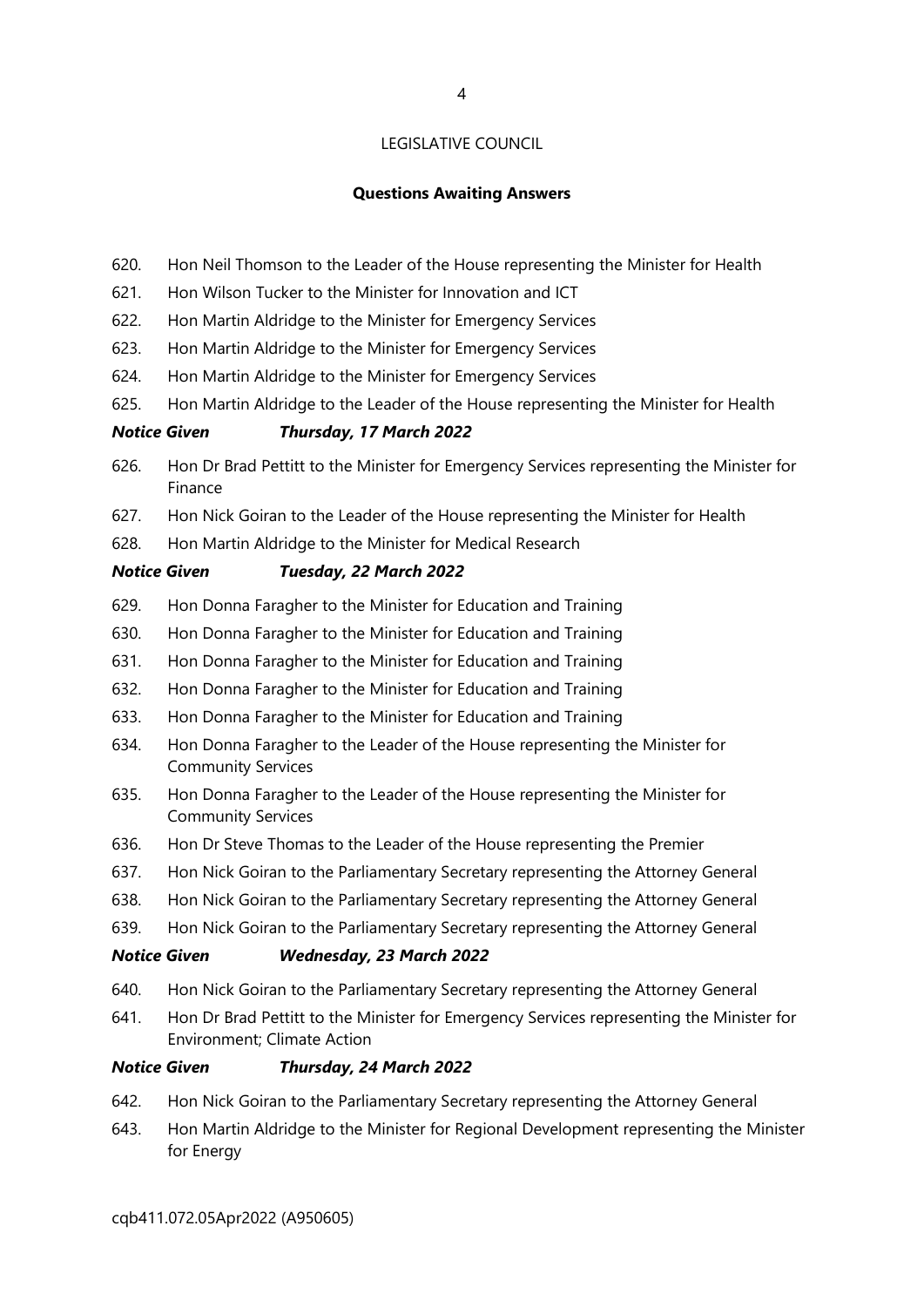# **Questions Awaiting Answers**

- 644. Hon Martin Aldridge to the Minister for Regional Development representing the Minister for Energy
- 645. Hon Martin Aldridge to the Minister for Regional Development representing the Minister for Energy
- 646. Hon Martin Aldridge to the Leader of the House representing the Minister for Health
- 647. Hon Martin Aldridge to the Leader of the House representing the Premier
- 648. Hon Nick Goiran to the Parliamentary Secretary representing the Attorney General
- 649. Hon Nick Goiran to the Leader of the House representing the Minister for Child **Protection**
- 650. Hon Nick Goiran to the Leader of the House representing the Minister for Child Protection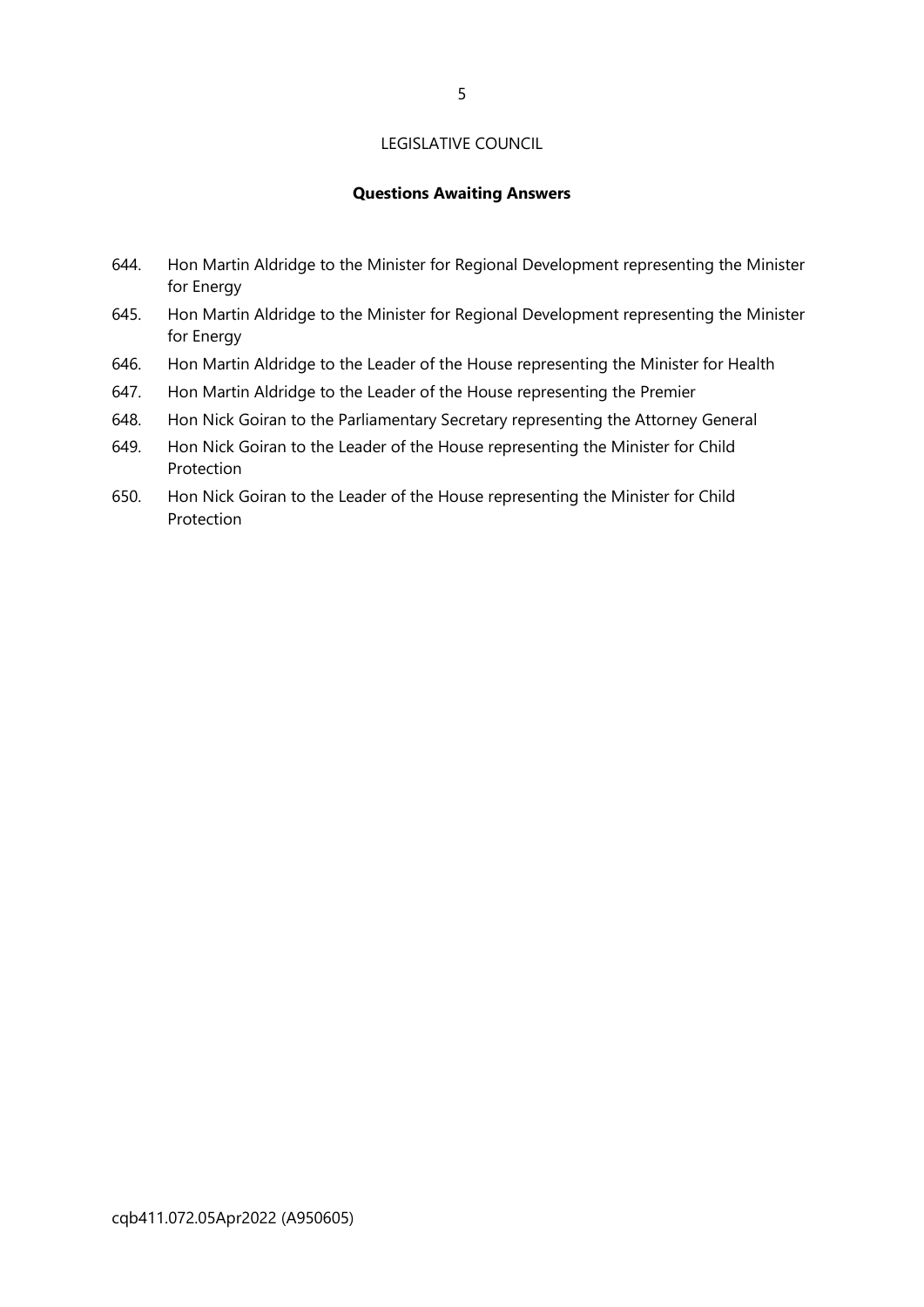# **QUESTIONS ASKED TODAY**

 $\overline{a}$ 

 $\overline{\phantom{a}}$ 

*Notice Given Tuesday, 5 April 2022*

# **651. Hon Nick Goiran to the Leader of the House representing the Minister for Child Protection:**

I refer to the Commissioner for Children and Young People's Independent Review Into The Department Of Communities' Policies And Practices Into The Placement Of Children With Harmful Sexual Behaviours In Residential Care Settings, tabled on 15 September 2021, and note the reference on page 19 to improvements to the Residential Care Practice Manual, I ask:

- (a) will the Minister table a copy of the Residential Care Practice Manual; and
- (b) if no to (a), why not?

# **652. Hon Martin Aldridge to the Leader of the House representing the Minister for Health:**

I refer to the media statement of 21 April 2021 entitled "Successful tender announced for lifesaving Albany radiation oncology service", and I ask:

- (a) will the Minister please provide detail of the current timeline of this redevelopment;
- (b) is the project on track to be completed in the second half of 2022;
- (c) can the Minister confirm what funds have been spent on the project to date; and
- (d) is the project total cost expected to exceed the \$13.1 million originally budgeted?

# **653. Hon Martin Aldridge to the Minister for Emergency Services:**

- (1) I refer to the Western Australian Emergency Response Network (WAERN) repeater sites and evidence provided to the Standing Committee on Estimates and Financial Operations 2021-22 Budget Estimates inquiry and I ask, in the past two years, has any WAERN repeater site failed?
- (2) If yes to (1), will the Minister please provide the following in respect to each failure:
	- (a) the date;
	- (b) the time;
	- (c) the length of failure; and
	- (d) the location of repeater site?
- (3) How does the Department of Fire and Emergency Services (DFES) determine the failure of a repeater site?
- (4) Will the Minister please table the policy and procedures that apply in the event that a site loses power and switches to batter redundancy?
- (5) How frequently is each radio repeater site inspected and maintained?
- (6) How many radio technicians by FTE are ordinarily employed by DFES?
- (7) How many radio technicians by FTE are currently employed by DFES?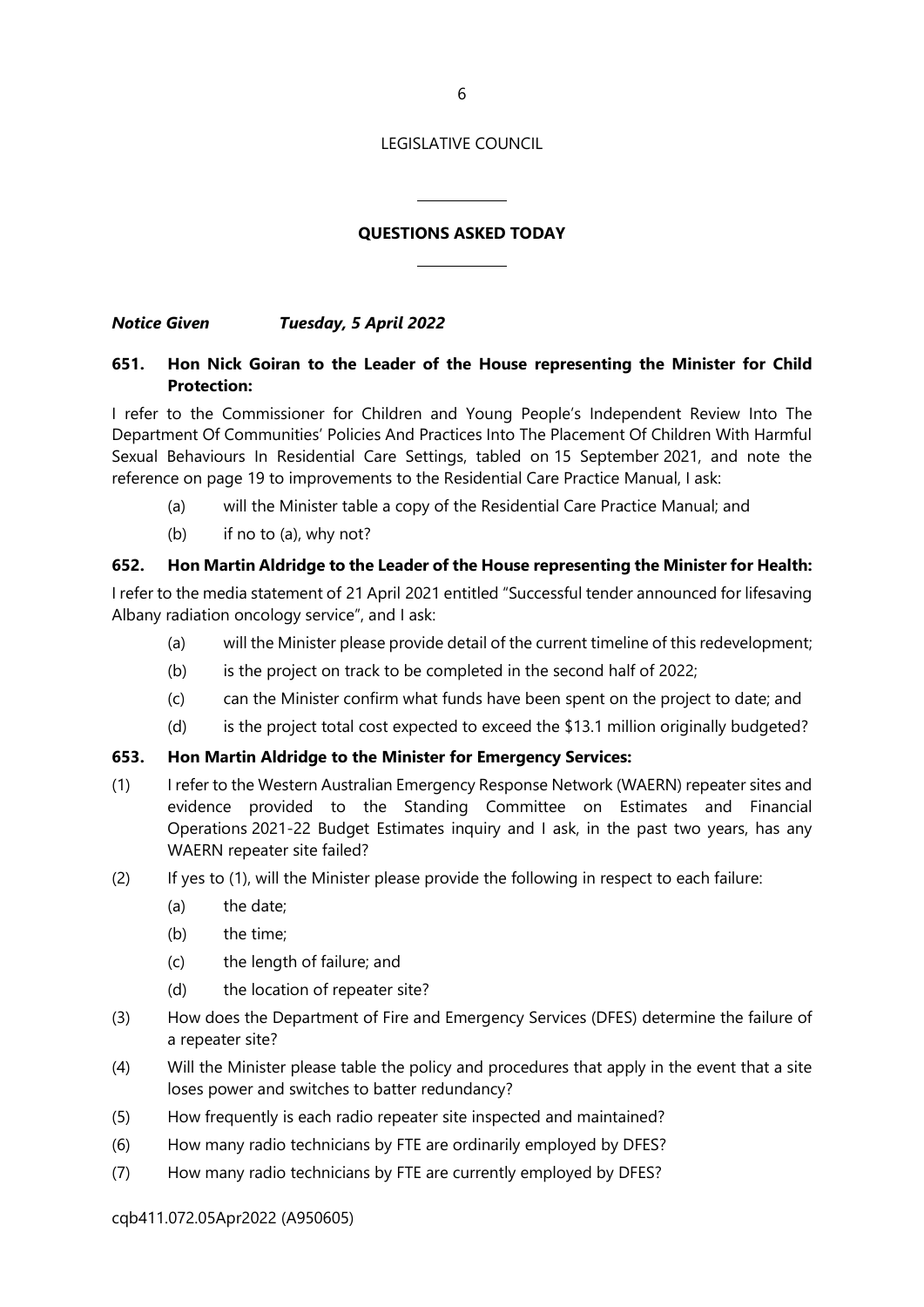# **Questions Asked Today**

# *Notice Given Tuesday, 5 April 2022*

- (8) Noting the case study found at Appendix G of the *Independent Review of Christmas 2021 Power Outages,* I ask:
	- (a) given the power disruption occurred at 1920 hours on 25 December 2021, why was it the case the repeater site mentioned was low on power by the following morning, given the Minister has stated each site has a 48-hour battery redundancy;
	- (b) did the site mentioned in the case study lose power and fail;
	- (c) at what date and time was back up generation mobilised to the site; and
	- (d) at what date and time was back up generation operational at the site?
- (9) Noting the comment on page 37 of the above mentioned review, which states, "The Wester Power DFES TFB exemption does allow DFES to request re-instatement of power in an emergency however this appears to be rarely used and there are no documented procedures on how to apply that request", and I ask:
	- (a) will the Minister please table the Western Power TFB exemption;
	- (b) on how many occasions has DFES 'requested' that power be restored pursuant to the exemption;
	- (c) of those identified in (b), on what dates were such requests made and in relation to which locations; and
	- (d) given the impact of extended outages on the WAERN repeater network as well as other telecommunication facilities which enable emergency response and emergency management, why does DFES not have a documented procedure in this respect?

# **654. Hon Donna Faragher to the Leader of the House representing the Minister for Health:**

I refer to child development services provided by the WA Country Health Service and ask what is the current median wait time for children, in the primary years of schooling, to access the following services:

- (a) paediatricians; and
- (b) clinical psychologists?

# **655. Hon Dr Brad Pettitt to the Minister for Emergency Services representing the Minister for Environment:**

As previously published in the former Department of Environment and Conservation Yearbooks, I ask will the Minister table the following information in relation to prescribed burning within the three south-west forest regions (as defined by the Department of Biodiversity, Conservation and Attractions (DBCA)) for the year 2020-21, in table form:

- (a) the area and number of prescribed burns:
	- (i) in each land category (as classified by DBCA); and
	- (ii) the total area and total number; and
- (b) the area of prescribed burns in each region broken down by the following: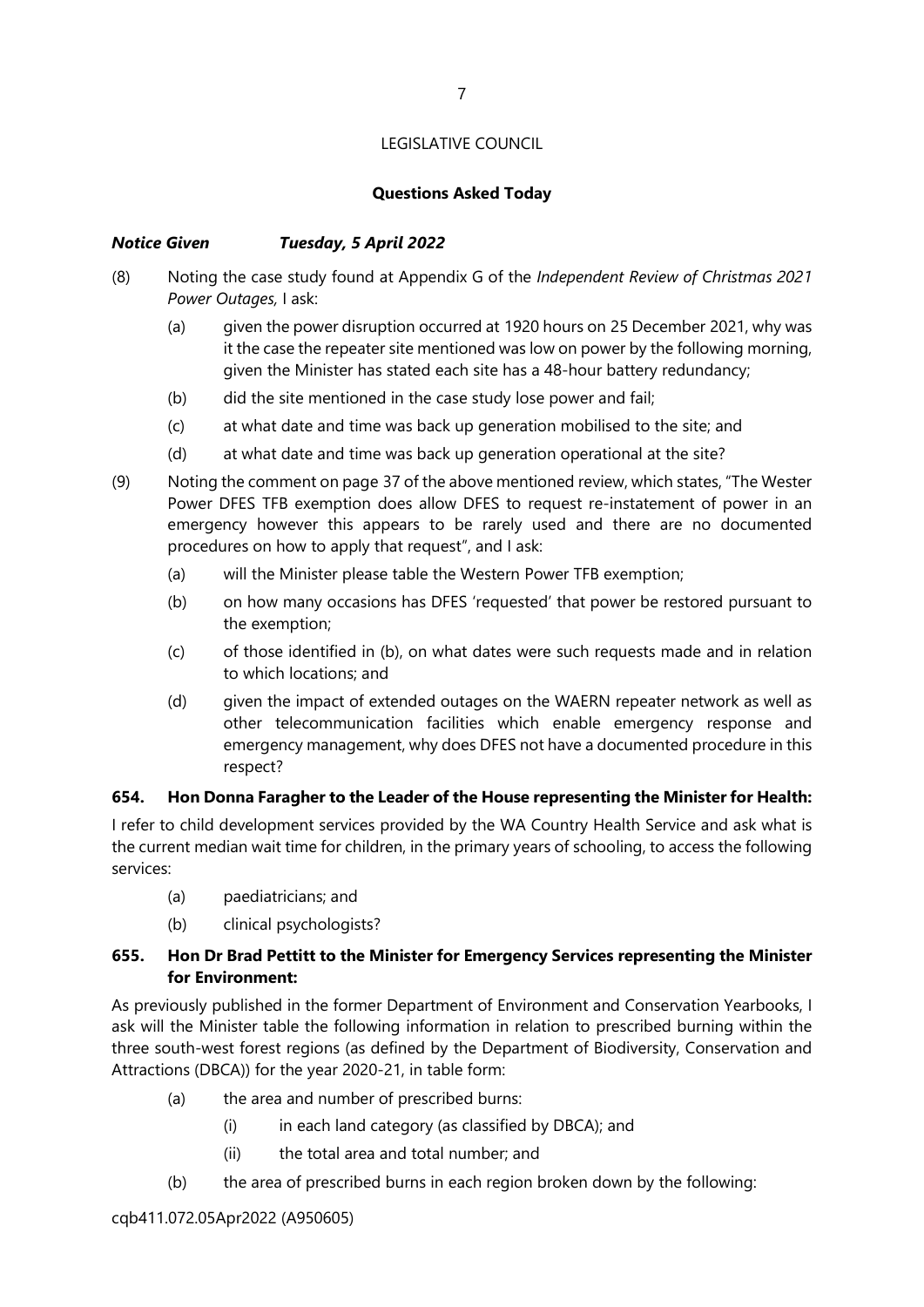# **Questions Asked Today**

# *Notice Given Tuesday, 5 April 2022*

- (i) dominant purpose;
- (ii) season (ha);
- (iii) grand total by season (ha);
- (iv) seasonal (percentage); and
- (v) grand total (ha)?

# **656. Hon Martin Aldridge to the Leader of the House representing the Minister for Health:**

I refer to State run mortuaries, which are often co-located at hospitals run by the Department of Health, and I ask:

- (a) how many public hospitals have mortuaries;
- (b) for each hospital with a mortuary, how many bodies can be stored in each of those mortuaries;
- (c) what are both the capacities and surge capacities for each public hospital with a mortuary;
- (d) has the Department of Health recently changed any policies regarding the storage of bodies:
	- (i) if yes to (d), what was the change(s) and why did the change(s) occur;
- (e) how much funding was spent in each of the following financial years to specifically develop capacity at state mortuaries:
	- (i) 2018-19;
	- (ii) 2019-20; and
	- (iii) 2020-21;
- $(f)$  for all mortuaries in (b), when was the last time those mortuaries received some sort of funding for upgrades;
- (g) are any mortuaries being investigated for not being up to regulatory standard; and
- (h) have any mortuaries failed to be up to regulatory standards since 2017:
	- (i) if yes to (h), please detail the date that this failure was identified and the date the issue was resolved for each incident?

### **657. Hon Nick Goiran to the Leader of the House representing the Minister for Health:**

How many abortions were performed at 20 weeks gestation, or later, with the justification for the abortion given as "Trisomy 21" between 20 May 1998 and 31 December 2021?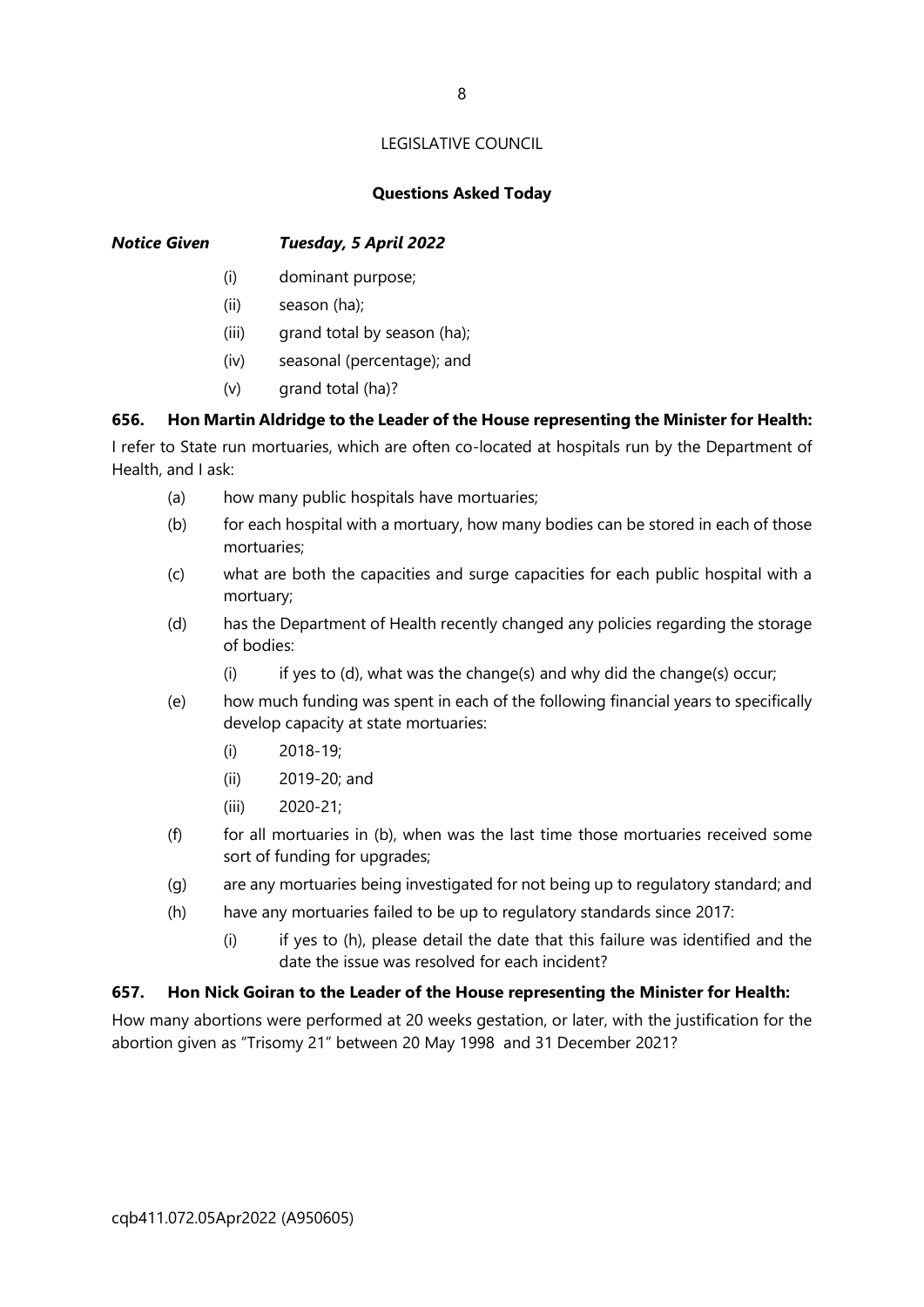# **Questions Asked Today**

# *Notice Given Tuesday, 5 April 2022*

# **658. Hon Martin Aldridge to the Minister for Emergency Services:**

I refer to the conduct of reviews following significant emergency responses and the important role they play in improving and guiding future responses and also engaging career and volunteer first responders, and I ask:

- (a) who determines the level of review that is applicable to each incident;
- (b) how is such a determination made;
- (c) will the Minister please table any policy, procedure or framework that is utilised in making a decision in (b);
- (d) will the Minister please table the incidents in 2020, 2021 and 2022 which were subject to an After Action Review;
- (e) will the Minister please table the report of each review identified in (d);
- (f) will the Minister please identify the reviews that are ongoing and that are not yet finalised;
- (g) has an interim report of the After Action Review into Cyclone Seroja been prepared and, if so, please table that report;
- (h) on what basis is a determination made than an external review, such as the Australasian Fire and Emergency Service Authorities Council (AFAC) review into the Wooroloo bushfire, is required; and
- (i) what was the cost of the AFAC Wooroloo inquiry?

# **659. Hon Martin Aldridge to the Minister for Emergency Services:**

I refer to the Department of Fire and Emergency Services website, which states that in October 2019 "Cabinet has approved the consolidation of the three emergency service Acts into a single piece of legislation", and I ask:

- (a) does that remain the current status of this project;
- (b) has drafting commenced on the exposure draft Bill;
- (c) if yes to (b), on what date did drafting commence and when is it expected to be concluded;
- (d) when is it expected that the exposure draft Bill will be made public for consideration and consultation; and
- (e) when is it expected that the Government will prioritise the passage of new legislation?

### **660. Hon Martin Aldridge to the Minister for Emergency Services:**

- (1) I refer to the mobilisation of brigades, groups and units (BGUs), and I ask, during 2020-21 and 2021-22 to date, on how many occasions has a BGU not mobilised in response to an incident?
- (2) For each instance identified in (1), please provide: